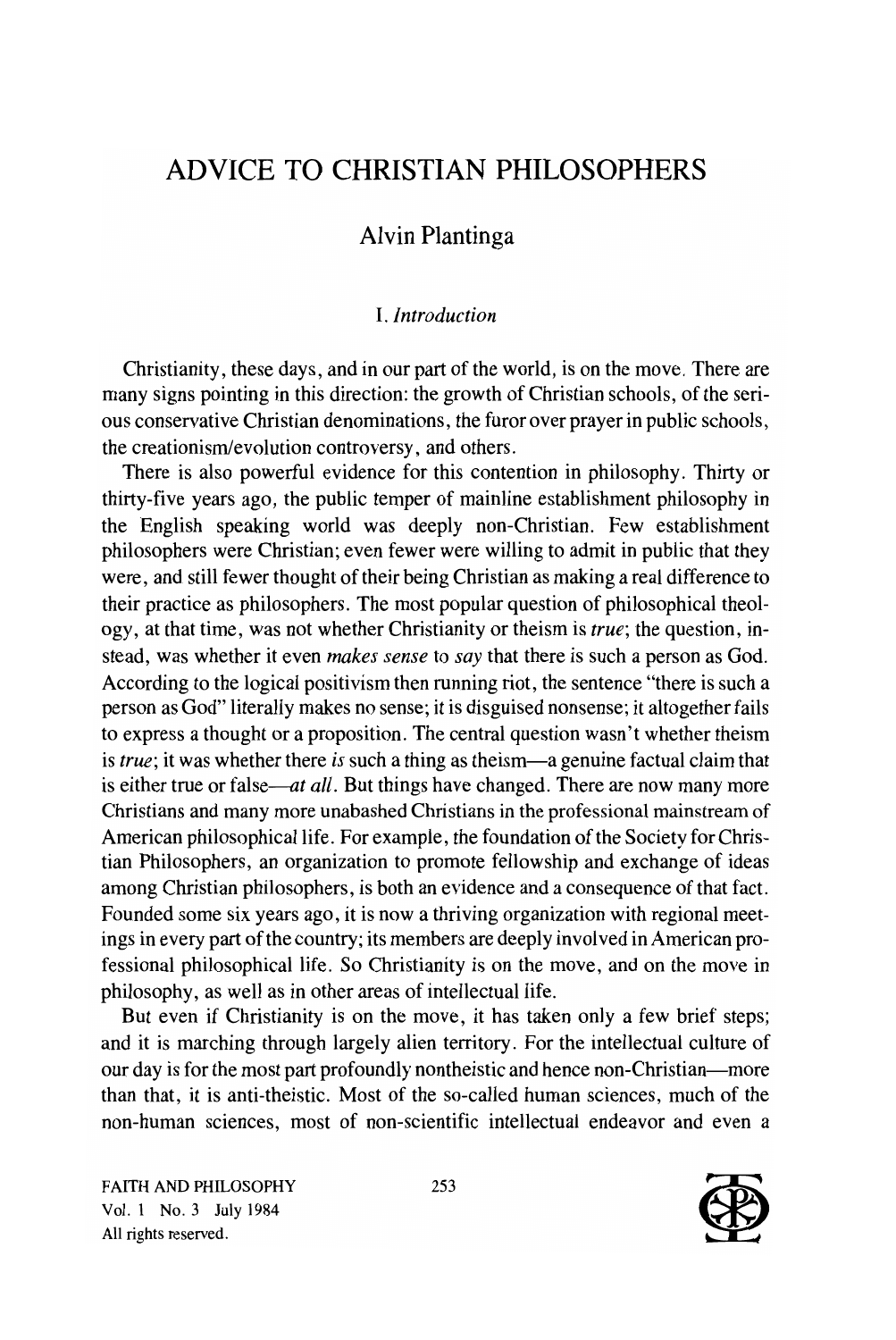good bit of allegedly Christian theology is animated by a spirit wholly foreign to that of Christian theism. I don't have the space here to elaborate and develop this point; but I don't have to, for it is familiar to you all. To return to philosophy: most of the major philosophy departments in America have next to nothing to offer the student intent on coming to see how to be a Christian in philosophy-how to assess and develop the bearing of Christianity on matters of current philosophical concern, and how to think about those philosophical matters of interest to the Christian community. In the typical graduate philosophy department there will be little more, along these lines, than a course in philosophy of religion in which it is suggested that the evidence for the existence of God—the classical theistic proofs, say—is at least counterbalanced by the evidence against the existence of God—the problem of evil, perhaps; and it may then be added that the wisest course, in view of such maxims as Ockham's Razor, is to dispense with the whole idea of God, at least for philosophical purposes.

My aim, in this talk, is to give some advice to philosophers who are Christians. And although my advice is directed specifically to Christian philosophers, it is relevant to all philosophers who believe in God, whether Christian, Jewish or Moslem. I propose to give some advice to the Christian or theistic philosophical community: some advice relevant to the situation in which in fact we find ourselves. "Who are you," you say, "to give the rest of us advice?" That's a good question. I shall deal with it as one properly deals with good questions to which one doesn't know the answer: I shall ignore it. My counsel can be summed up on two connected suggestions, along with a codicil. First, Christian philosophers and Christian intellectuals generally must display more autonomy—more independence of the rest of the philosophical world. Second, Christian philosophers must display more integrity—integrity in the sense of integral wholeness, or oneness, or unity, being all of one piece. Perhaps 'integrality' would be the better word here. And necessary to these two is a third: Christian courage, or boldness, or strength, or perhaps Christian self-confidence. We Christian philosophers must display more faith, more trust in the Lord; we must put on the whole armor of God. Let me explain in a brief and preliminary way what I have in mind; then I shall go on to consider some examples in more detail.

Consider a Christian college student—from Grand Rapids, Michigan, say, or Arkadelphia, Arkansas—who decides philosophy is the subject for her. Naturally enough, she will go to graduate school to learn how to become a philosopher. Perhaps she goes to Princeton, or Berkeley, or Pittsburgh, or Arizona; it doesn't much matter which. There she learns how philosophy is presently practiced. The burning questions of the day are such topics as the new theory of reference; the realism/anti-realism controversy; the problems with probability; Quine's claims about the radical indeterminacy of translation; Rawls on justice; the causal theory of knowledge; Gettier problems; the artificial intelligence model for the under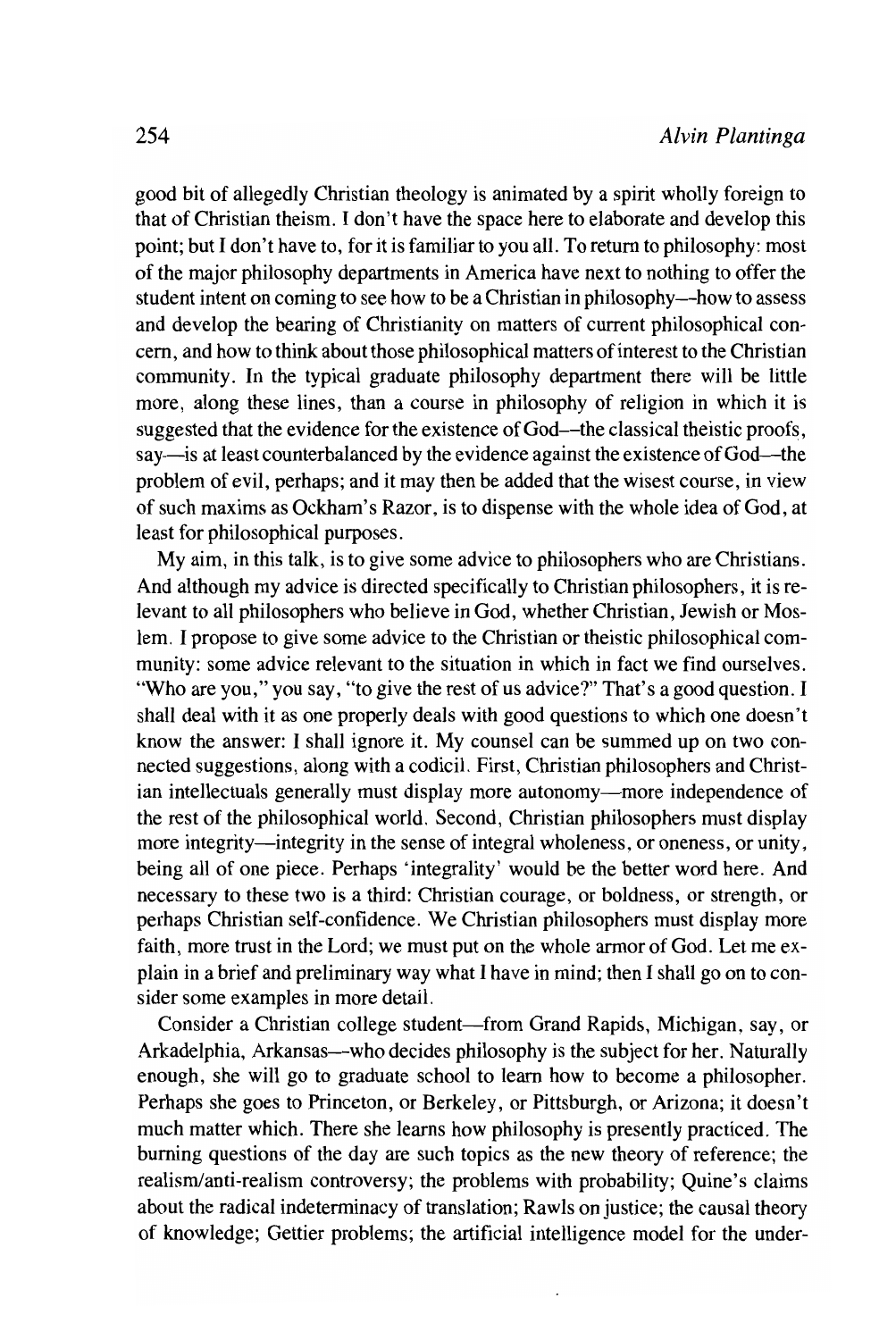standing of what it is to be a person; the question of the ontological status of unobservable entities in science; whether there is genuine objectivity in science or anywhere else; whether mathematics can be reduced to set theory and whether abstract entities generally—numbers, propositions, properties—can be, as we quaintly say, "dispensed with"; whether possible worlds are abstract or concrete; whether our assertions are best seen as mere moves in a language game or as attempts to state the sober truth about the world; whether the rational egoist can be shown to be irrational, and all the rest. It is then natural for her, after she gets her Ph.D., to continue to think about and work on these topics. And it is natural, furthermore, for her to work on them in the way she was taught to, thinking about them in the light of the assumptions made by her mentors and in terms of currently accepted ideas as to what a philosopher should start from or take for granted, what requires argument and defense, and what a satisfying philosophical explanation or a proper resolution to a philosophical question is like. She will be uneasy about departing widely from these topics and assumptions, feeling instinctively that any such departures are at best marginally respectable. Philosophy is a social enterprise; and our standards and assumptions—the paramenters within which we practice our craft—are set by our mentors and by the great contemporary centers of philosophy.

From one point of view this is natural and proper; from another, however, it is profoundly unsatisfactory. The questions I mentioned are important and interesting. Christian philosophers, however, are the philosophers of the Christian community; and it is part of their task as *Christian* philosophers to serve the Christian community. But the Christian community has its own questions, its own concerns, its own topics for investigation, its own agenda and its own research program. Christian philosophers ought not merely take their inspiration from what's going on at Princeton or Berkeley or Harvard, attractive and scintillating as that may be; for perhaps those questions and topics are not the ones, or not the only ones, they should be thinking about as the philosophers of the Christian community. There are other philosopical topics the Christian community must work at, and other topics the Christian community must work at philosophically. And obviously, Christian philosophers are the ones who must do the philosophical work involved. If they devote their best efforts to the topics fashionable in the non-Christian philosophical world, they will neglect a crucial and central part of their task as Christian philosophers. What is needed here is more independence, more autonomy with respect to the projects and concerns of the non-theistic philosophical world.

But something else is at least as important here. Suppose the student I mentioned above goes to Harvard; she studies with Willard van Orman Quine. She finds herself attracted to Quine's programs and procedures: his radical empiricism, his allegiance to natural science, his inclination towards behaviorism, his uncompromising naturalism, and his taste for desert landscapes and ontological par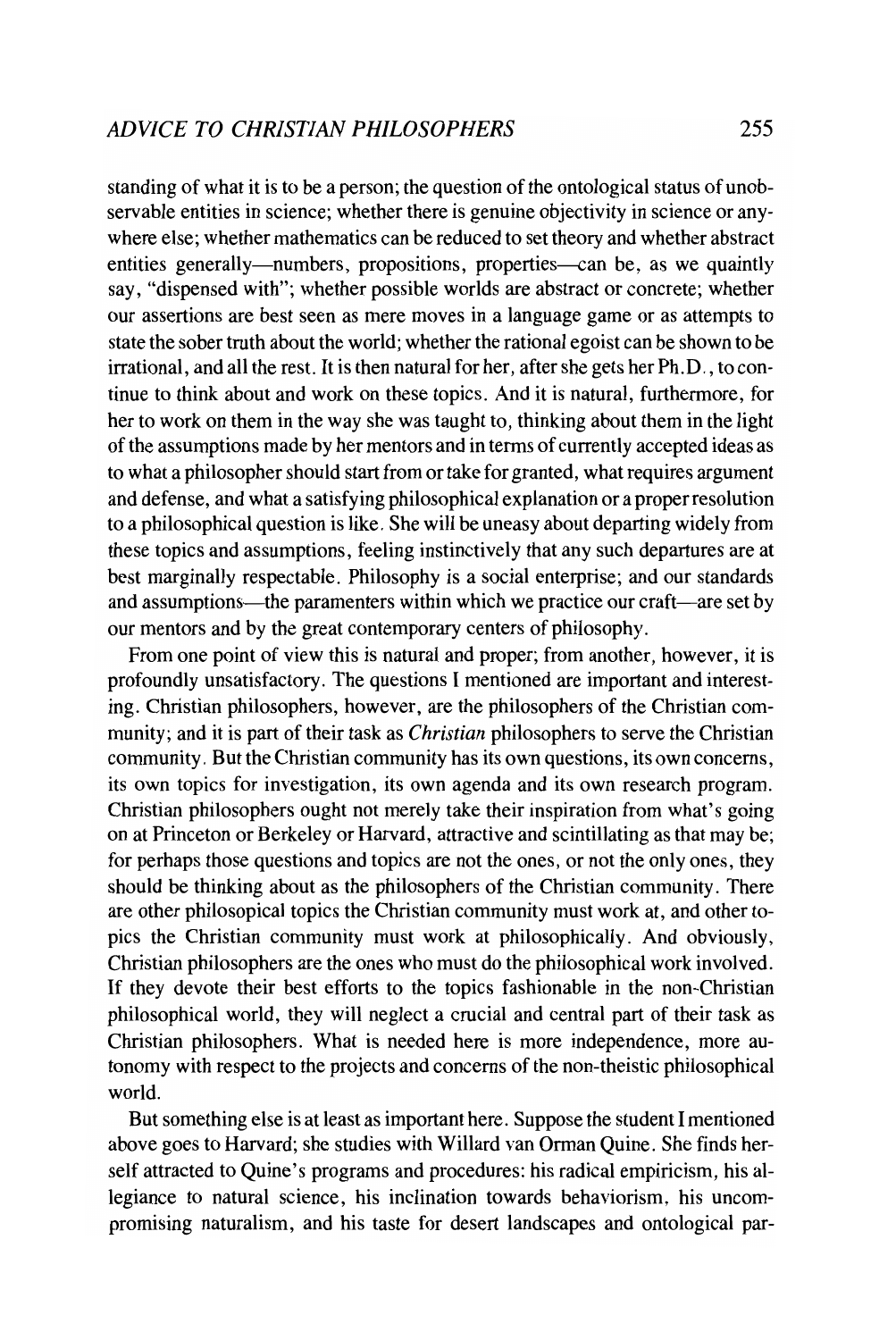simony. It would be wholly natural for her to become totally involved in these projects and programs, to come to think of fruitful and worthwhile philosophy as substantially circumscribed by them. Of course she will note certain tensions between her Christian belief and her way of practicing philosophy; and she may then bend her efforts to putting the two together, to harmonizing them. She may devote her time and energy to seeing how one might understand or reinterpret Christian belief in such a way as to be palatable to the Quinian. One philosopher I know, embarking on just such a project, suggested that Christians should think of God as a *set*  (Quine is prepared to countenance sets): the set of all true propositions, perhaps, or the set of right actions, or the union of those sets, or perhaps their Cartesian product. This is understandable; but it is also profoundly misdirected. Quine is a marvelously gifted philosopher: a subtle, original and powerful philosophical force. But his fundamental commitments, his fundamental projects and concerns, are wholly different from those of the Christian community-wholly different and, indeed, antithetical to them. And the result of attempting to graft Christian thought onto his basic view of the world will be at best an unintegral *pastiche;* at worst it will seriously compromise, or distort, or trivialize the claims of Christian theism. What is needed here is more wholeness, more integrality.

So the Christian philosopher has his own topics and projects to think about; and when he thinks about the topics of current concern in the broader philosophical world, he will think about them in his own way, which may be a *different* way. He may have to reject certain currently fashionable assumptions about the philosophic enterprise—he may have to reject widely accepted assumptions as to what are the proper starting points and procedures for philosophical endeavor. And—and this is crucially important—the Christian philosopher has a perfect right to the point of view and pre-philosophical assumptions he brings to philosophic work; the fact that these are not widely shared outside the Christian or theistic community is interesting but fundamentally irrelevant. I can best explain what I mean by way of example; so I shall decend from the level of lofty generality to specific examples.

## II. *Theism and Verifiability*

First, the dreaded "Verifiability Criterion of Meaning." During the palmy days of logical positivism, some thirty or forty years ago, the positivists claimed that most of the sentences Christians characteristically utter-"God loves us," for example, or "God created the heavens and the earth"—don't even have the grace to be false; they are, said the positivists, literally meaningless. It is not that they express *false* propositions; they don't express any propositions at all. Like that lovely line from *Alice in Wonderland*, "T'was brillig, and the slithy toves did gyre and gymbol in the wabe," they say nothing false, but only because they say nothing at all; they are "cognitively meaningless," to use the positivist's charming phrase.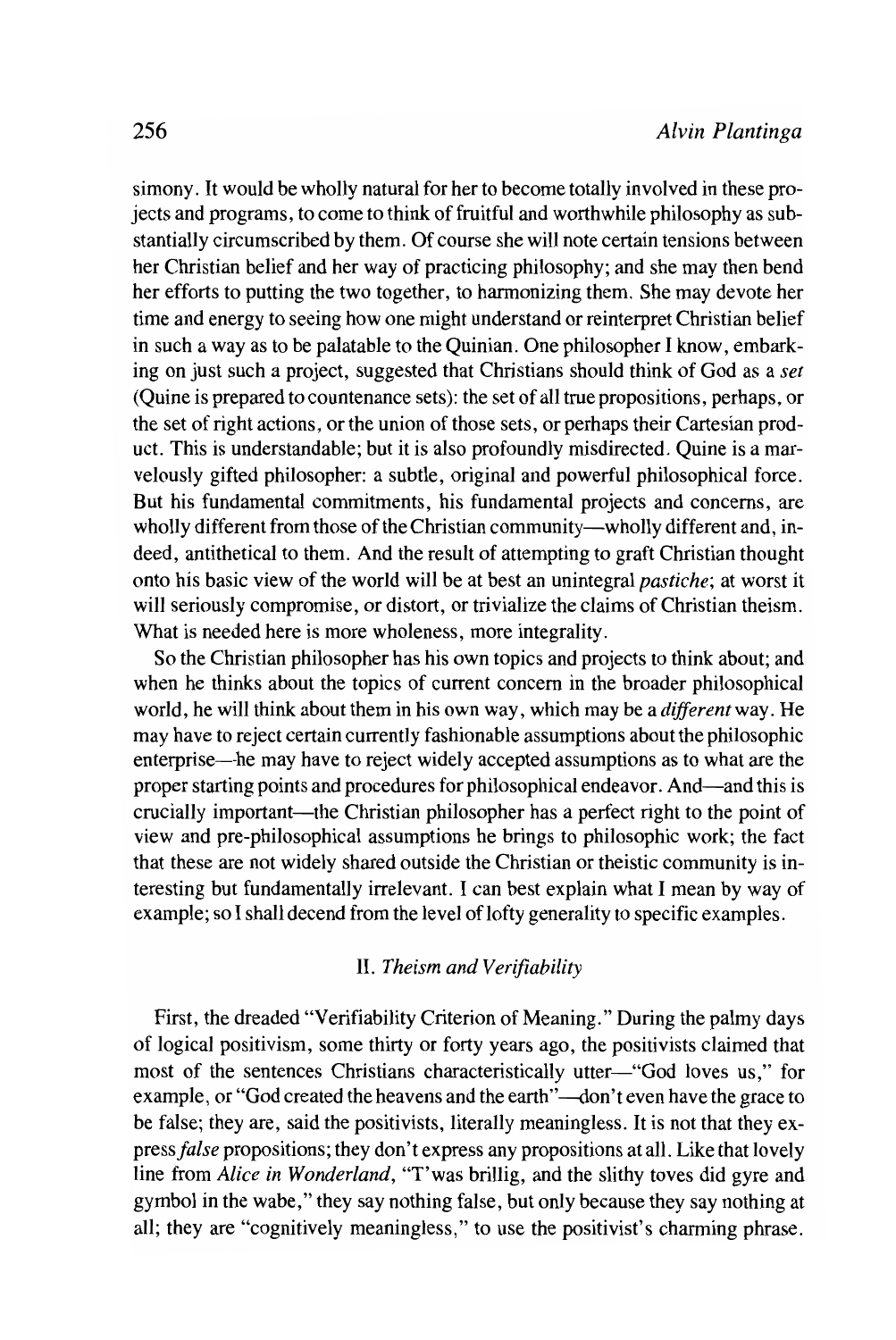The sorts of things theists and others had been saying for centuries, they said, were now shown to be without sense; we theists had all been the victims, it seems, of a cruel hoax-perpetrated, perhaps, by ambitious priests and foisted upon us by our own credulous natures.

Now if this is true, it is indeed important. How had the positivists come by this startling piece of intelligence? They inferred it from the Verifiability Criterion of Meaning, which said, roughly, that a sentence is meaningful only if either it is analytic, or its truth or falsehood can be determined by empirical or scientific investigation-by the methods of the empirical sciences. On these grounds not only theism and theology, but most of traditional metaphysics and philosophy and much else besides was declared nonsense, without any literal sense at all. Some positivists conceded that metaphysics and theology, though strictly meaningless, might still have a certain limited value. Camap, for example, thought they might be a kind of *music.* It isn't known whether he expected theology and metaphysics to supplant Bach and Mozart, or even Wagner; I myself, however, think they could nicely supersede *rock.* Hegel could take the place of The Talking Heads; Immanuel Kant could replace The Beach Boys; and instead of The Grateful Dead we could have, say, Arthur Schopenhauer.

Positivism had a delicious air of being *avant garde* and with-it; and many philosophers found it extremely attractive. Furthermore, many who didn't endorse it nonetheless entertained it with great hospitality as at the least extremely plausible. As a consequence many philosophers—both Christians and non-Christians saw here a real challenge and an important danger to Christianity: "The main danger to theism today," said J. J. C. Smart in 1955, "comes from people who want to say that 'God exists' and 'God does not exist' are equally absurd." **In** 1955 *New Essays in Philosophical Theology* appeared, a volume of essays that was to set the tone and topics for philosophy of religion for the next decade or more; and most of this volume was given over to a discussion of the impact of Verificationism on theism. Many philosophically inclined Christians were disturbed and perplexed and felt deeply threatened; could it really be true that linguistic philosophers had somehow discovered that the Christian's most cherished convictions were, in fact, just meaningless? There was a great deal of anxious hand wringing among philosophers, either themselves theists or sympathetic to theism. Some suggested, in the face of positivistic onslaught, that the thing for the Christian community to do was to fold up its tents and silently slink away, admitting that the verifiability criterion was probably true. Others conceded that strictly speaking, theism really *is* nonsense, but is *important* nonsense. Still others suggested that the sentences in question should be reinterpreted in such a way as not to give offense to the positivists; someone seriously suggested, for example, that Christians resolve, henceforth, to use the sentence "God exists" to mean "some men and women have had, and all may have, experiences called 'meeting God' "; he added that when we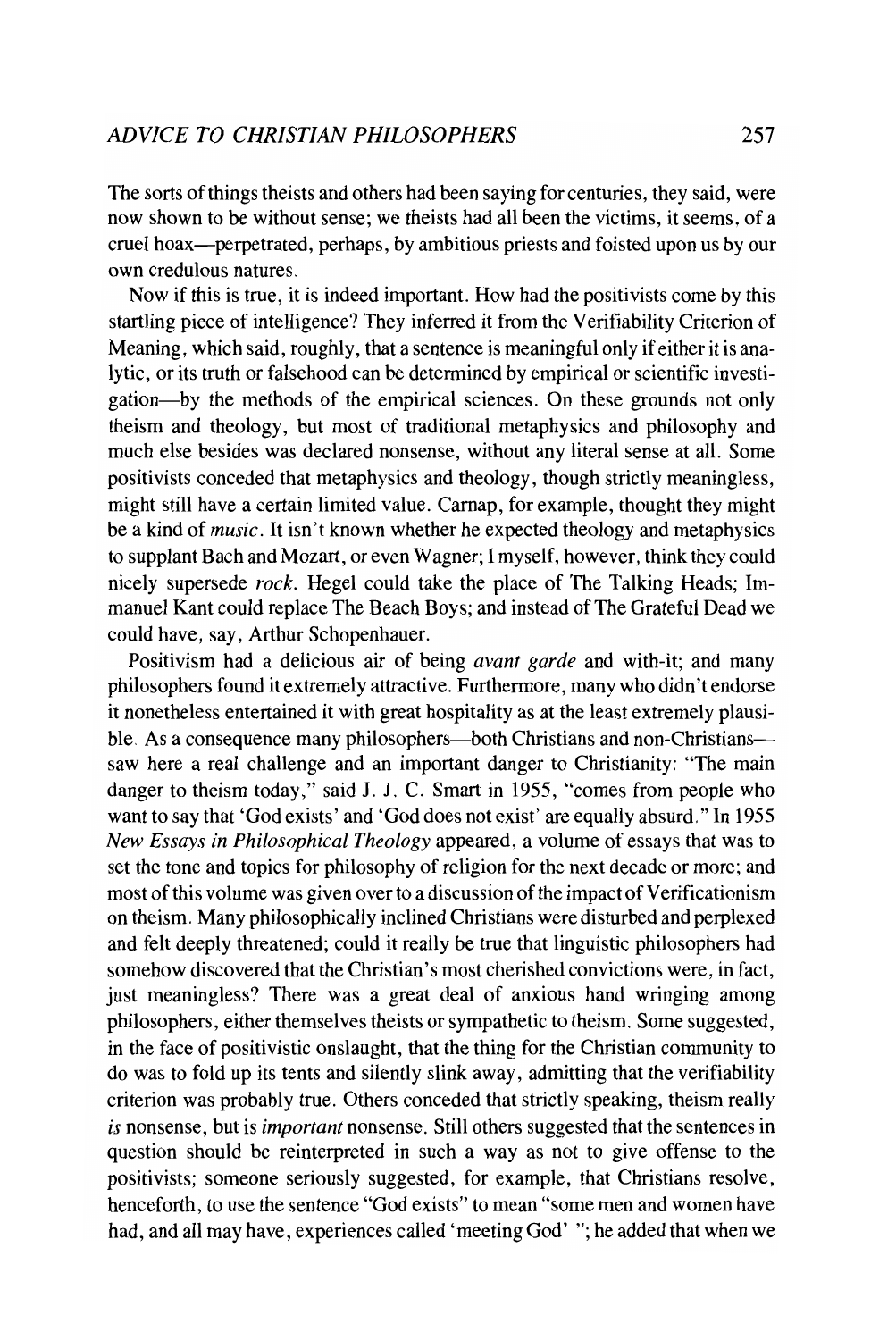say "God created the world from nothing" what we should mean is "everything we call 'material' can be used in such a way that it contributes to the well-being of men." In a different context but the same spirit, Rudolph Bultmann embarked upon his program of demythologizing Christianity. Traditional supernaturalistic Christian belief, he said, is "impossible in this age of electric light and the wireless." (One can perhaps imagine an earlier village skeptic taking a similar view of, say, the tallow candle and the printing press, or perhaps the pine torch and the papyrus scroll.)

By now, of course, Verificationism has retreated into the obscurity it so richly deserves; but the moral remains. This hand wringing and those attempts to accommodate the positivist were wholly inappropriate. I realize that hindsight is clearer than foresight and I do not recount this bit of recent intellectual history in order to be critical of my elders or to claim that we are wiser than our fathers: what I want to point out is that we can *learn* something from the whole nasty incident. For Christian philosophers should have adopted a quite different attitude towards positivism and its verifiability criterion. What they should have said to the positivists is: "Your critierion is mistaken: for such statements as 'God loves us' and 'God created the heavens and the earth' are clearly meaningful; so if they aren't verifiable in your sense, then it is false that all and only statements verifiable in that sense are meaningful." What was needed here was less accommodation to current fashion and more Christian self-confidence: Christian theism is true; if Christian theism is true, then the verifiability criterion is false; so the verifiability criterion is false. Of course, if the verificationists had given cogent *arguments* for their criterion, from premises that had some legitimate claim on Christian or theistic thinkers, then perhaps there would have been a problem here for the Christian philosopher; then we would have been obliged either to agree that Christian theism is cognitively meaningless, or else revise or reject those premises. But the Verificationists never gave any cogent arguments; indeed, they seldom gave any arguments at all. Some simply trumpeted this principle as a great discovery, and when challenged, repeated it loudly and slowly; but why should *that* disturb anyone? Others proposed it as a *definition-a* definition of the term "meaningful." Now of course the positivists had a right to use this term in any way they chose; it's a free country. But how could their decision to use that term in a particular way show anything so momentous as that all those who took themselves to be believers in God were wholly deluded? If I propose to use the term 'Democrat' to mean 'unmitigated scoundrel,' would it follow that Democrats everywhere should hang their heads in shame? And my point, to repeat myself, is that Christian philosophers should have displayed more integrity, more independence, less readiness to trim their sails to the prevailing philosophical winds of doctrine, and more Christian self-confidence.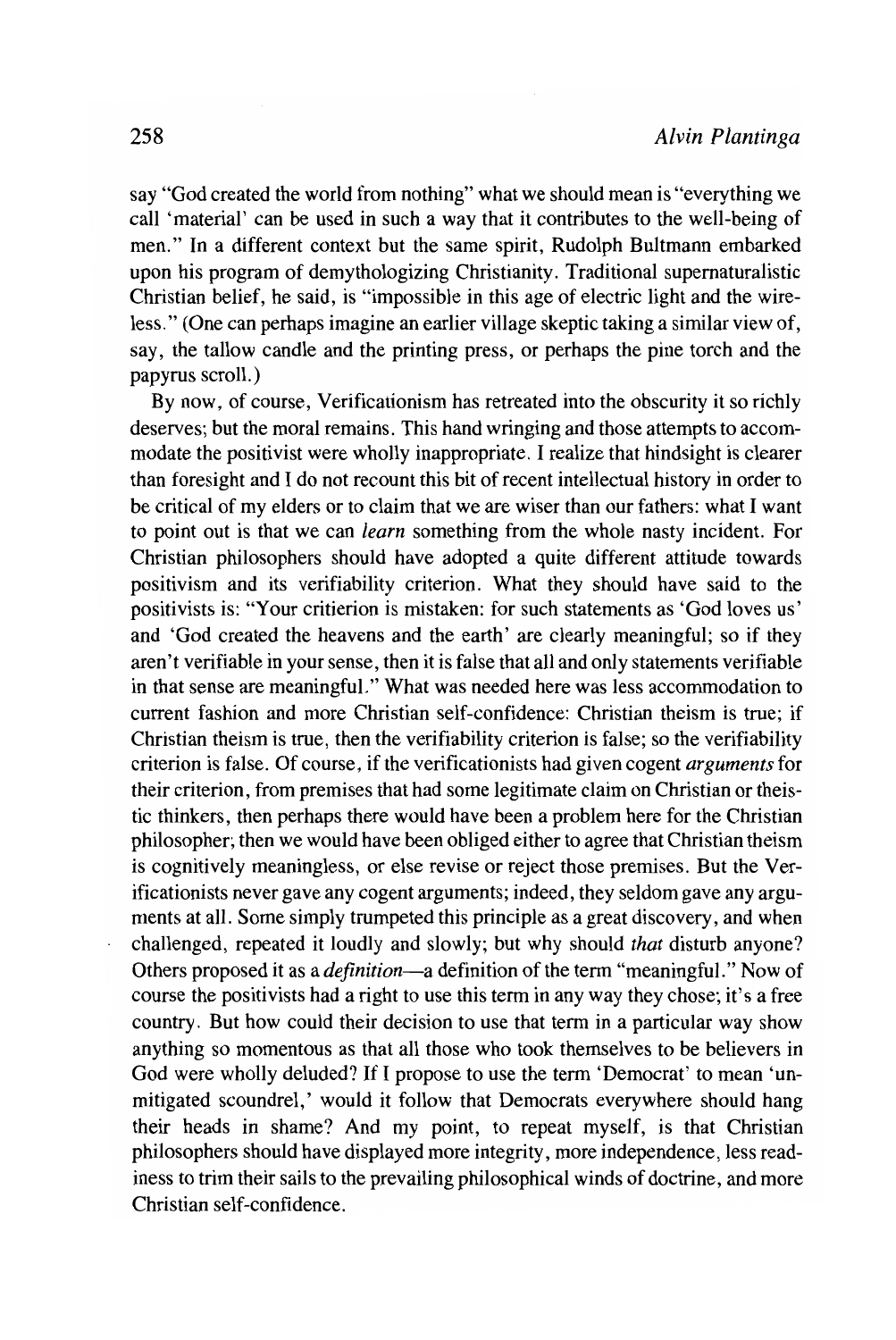## *ADVICE TO CHRISTIAN PHILOSOPHERS* 259

#### III. *Theism and Theory of Knowledge*

I can best approach my second example by indirection. Many philosophers have claimed to find a serious problem for theism in the existence of *evil,* or of the amount and kinds of evil we do in fact find. Many who claim to find a problem here for theists have urged the *deductive argument from evil:* they have claimed that the existence of an omnipotent, omniscient, and wholly good God is *logically incompatible* with the presence of evil in the world-a presence conceded and indeed insisted upon by Christian theists. For their part, theists have argued that there is no inconsistency here. I think the present consensus, even among those who urge some form of the argument from evil, is that the deductive form of the argument from evil is unsuccessful.

More recently, philosophers have claimed that the existence of God, while perhaps not actually *inconsistent* with the existence of the amount and kinds of evil we do in fact find, is at any rate *unlikely* or *improbable* with respect to it; that is, the probability of the existence of God with respect to the evil we find, is less than the probability, with respect to that same evidence, that there is no God-no omnipotent, omniscient and wholly good Creator. Hence the existence of God is improbable with respect to what we know. But if theistic belief *is* improbable with respect to what we know, then, so goes the claim, it is irrational or in any event intellectually second rate to accept it.

Now suppose we briefly examine this claim. The objector holds that

(1) God is the omnipotent, omniscient and wholly good creator of the world

is improbable or unlikely with respect to

(2) There are  $10^{13}$  turps of evil

(where the *turp* is the basic unit of evil).

I've argued elsewhere<sup> $l$ </sup> that enormous difficulties beset the claim that  $(l)$  is unlikely or improbable given (2). Call that response "the low road reply." Here I want to pursue what I shall call the *high road* reply. Suppose we stipulate, for purposes of argument, that (1) *is,* in fact, improbable on (2). Let's agree that it is unlikely, given the existence of  $10^{13}$  turps of evil, that the world has been created by a God who is perfect in power, knowledge and goodness. What is supposed to follow from that? How is that to be construed as an objection to theistic belief? How does the objector's argument go from there? It doesn't follow, of course, that theism is false. Nor does it follow that one who accepts both (1) and (2) (and let's add, recognizes that  $(1)$  is improbable with repect to  $(2)$ ) has an irrational system of beliefs or is in any way guilty of noetic impropriety; obviously there might be pairs of propositions *A* and *B,* such that we *know* both *A* and *B,* despite the fact that *A* is im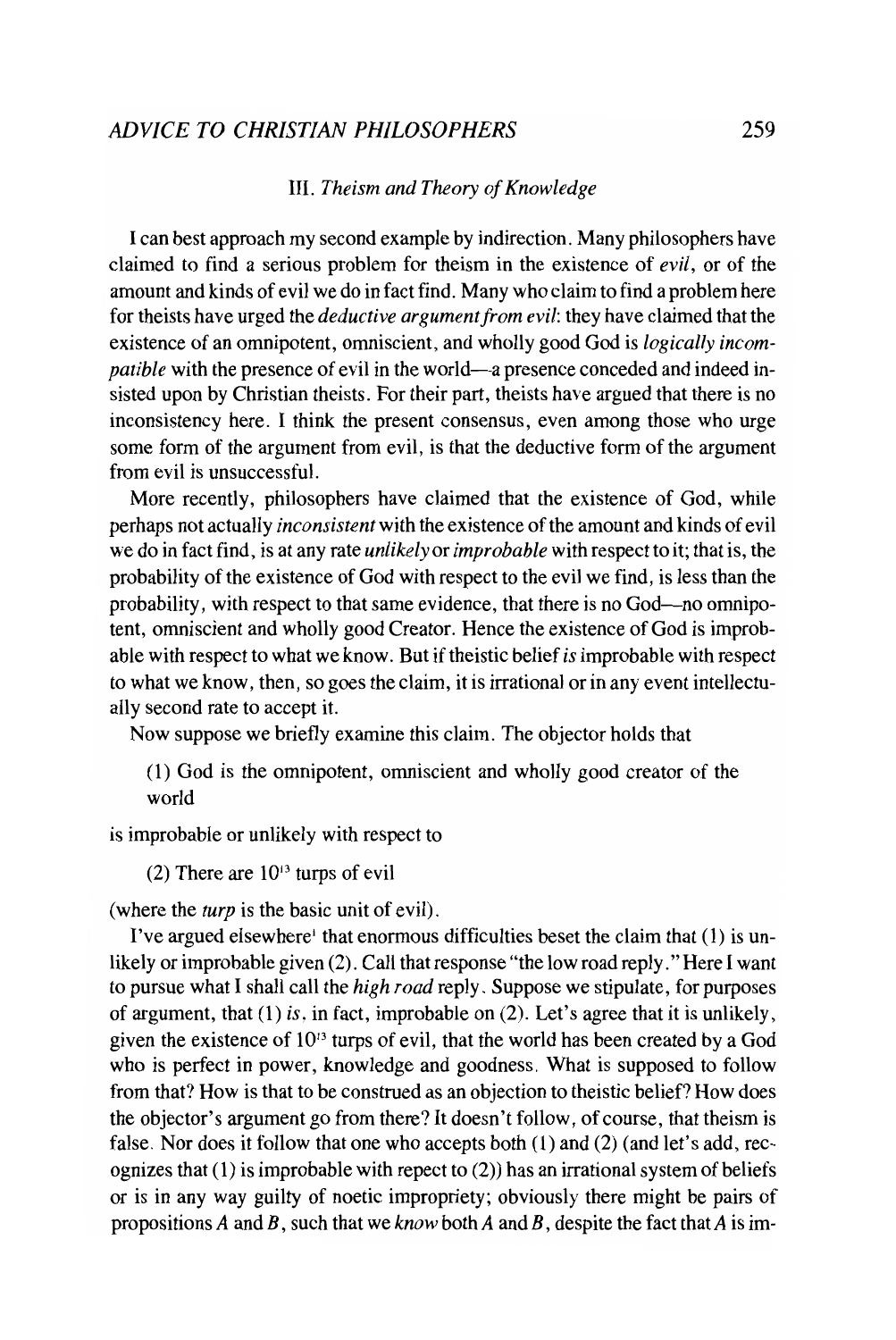probable on B. I might know, for example, both that Feike is a Frisian and 9 out of 10 Frisians can't swim, and also that Feike can swim; then I am obviously within my intellectual rights in accepting both these propositions, even though the latter is improbable with respect to the former. So even if it were a fact that (1) is improbable with respect to (2), that fact, so far, wouldn't be of much consequence. How, therefore, can this objection be developed?

Presumably what the objector means to hold is that (1) is improbable, not just on (2) but on some appropriate body of *total* evidence-perhaps all the evidence the theist has, or perhaps the body of evidence he is rationally obliged to have. The objector must be supposing that the theist has a relevant body of total evidence here, a body of evidence that includes (2); and his claim is that (1) is improbable with respect to this relevant body of total evidence. Suppose we say that  $T_s$  is the relevant body of total evidence for a given theist T; and suppose we agree that a belief is rationally acceptable for him only if it is not improbable with respect to  $T<sub>s</sub>$ . Now what sorts of propositions are to be found in  $T_s$ ? Perhaps the propositions he *knows* to be true, or perhaps the largest subset of his beliefs that he can rationally accept without evidence from other propositions, or perhaps the propositions he knows *immediately-knows,* but does not know on the basis of other propositions. However exactly we characterize this set  $T_s$ , the question I mean to press is this: why can't belief in God be itself a member of  $T<sub>s</sub>$ ? Perhaps for the theist-for many theists, at any rate—belief in God is a member of  $T<sub>s</sub>$ , in which case it obviously won't be improbable with respect to  $T<sub>s</sub>$ . Perhaps the theist has a right to *start from* belief in God, taking that proposition to be one of the ones probability with respect to which determines the rational propriety of *other* beliefs he holds. But if so, then the Christian *philosopher* is entirely within his rights in starting from belief in God to his philosophizing. He has a right to take the existence of God for granted and go on from there in his philosophical work-just as other philosophers take for granted the existence of the past, say, or of other persons, or the basic claims of contemporary physics.

And this leads me to my point here. Many Christian philosophers appear to think of themselves *qua* philosophers as engaged with the atheist and agnostic philosopher in a common search for the correct philosophical position *vis a vis* the question whether there is such a person as God. Of course the Christian philosopher will have his own private conviction on the point; he will believe, of course, that indeed there is such a person as God. But he will think, or be inclined to think, or half inclined to think that as a *philosopher* he has no right to this position unless he is able to show that it follows from, or is probable, or justified with respect to premises accepted by all parties to the discussion—theist, agnostic and atheist alike. Furthermore, he will be half inclined to think he has no right, as a philosopher, to positions that presuppose the existence of God, if he can't show that belief to be justified in this way. What I want to urge is that the Christian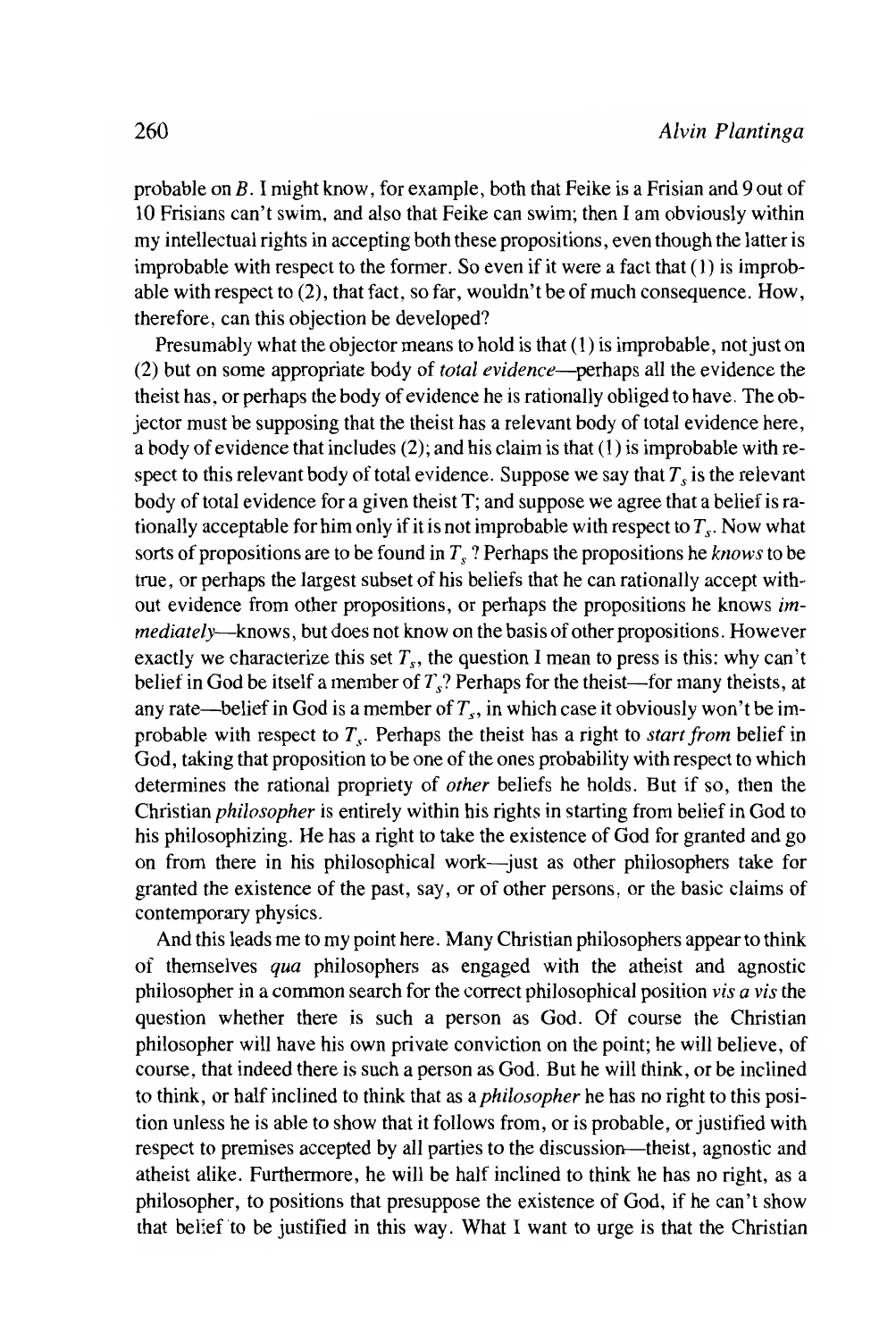philosophical community ought *not* to think of itself as engaged in this common effort to determine the probability or philosophical plausibility of belief in God. The Christian philosopher quite properly *starts from* the existence of God, and presupposes it in philosophical work, whether or not he can show it to be probable or plausible with respect to premises accepted by all philosophers, or most philosophers, or most philosophers at the great contemporary centers of philosophy.

Taking it for granted, for example, that there is such a person as God and that we are indeed within our epistemic rights (are in that sense justified) in believing that there is, the Christian epistemologist might ask what it is that confers justification here: by virtue of what is the theist justified? Perhaps there are several sensible responses. One answer he might give and try to develop is that of John Calvin (and before him, of the Augustinian, Anselmian, Bonaventurian tradition of the middle ages): God, said Calvin, has implanted in humankind a tendency or nisus or disposition to believe in him:

"There is within the human mind, and indeed by natural instinct, an awareness of divinity." This we take to beyond controversy. To prevent anyone from taking refuge in the pretense of ignorance, God himself has implanted in all men a certain understanding of his divine majesty.... Therefore, since from the beginning of the world there has been no region, no city, in short, no household, that could do without religion, there lies in this a tacit confession of a sense of deity inscribed in the hearts of  $all<sup>2</sup>$ 

Calvin's claim, then, is that God has so created us that we have by nature a strong tendency or inclination or disposition towards belief in him.

Although this disposition to believe in God has been in part smothered or suppressed by *sin,* it is nevertheless universally present. And it is triggered or actuated by widely realized conditions:

Lest anyone, then, be excluded from access to happiness, he not only sowed in men's minds that seed of religion of which we have spoken, but revealed himself and daily disclosed himself in the whole workmanship of the universe. As, a consequence, men cannot open their eyes without being compelled to see him (p. 51).

Like Kant, Calvin is especially impressed in this connection, by the marvelous compages of the starry heavens above:

Even the common folk and the most untutored, who have been taught only by the aid of the eyes, cannot be unaware of the excellence of divine art, for it reveals itself in this innumerable and yet distinct and well-or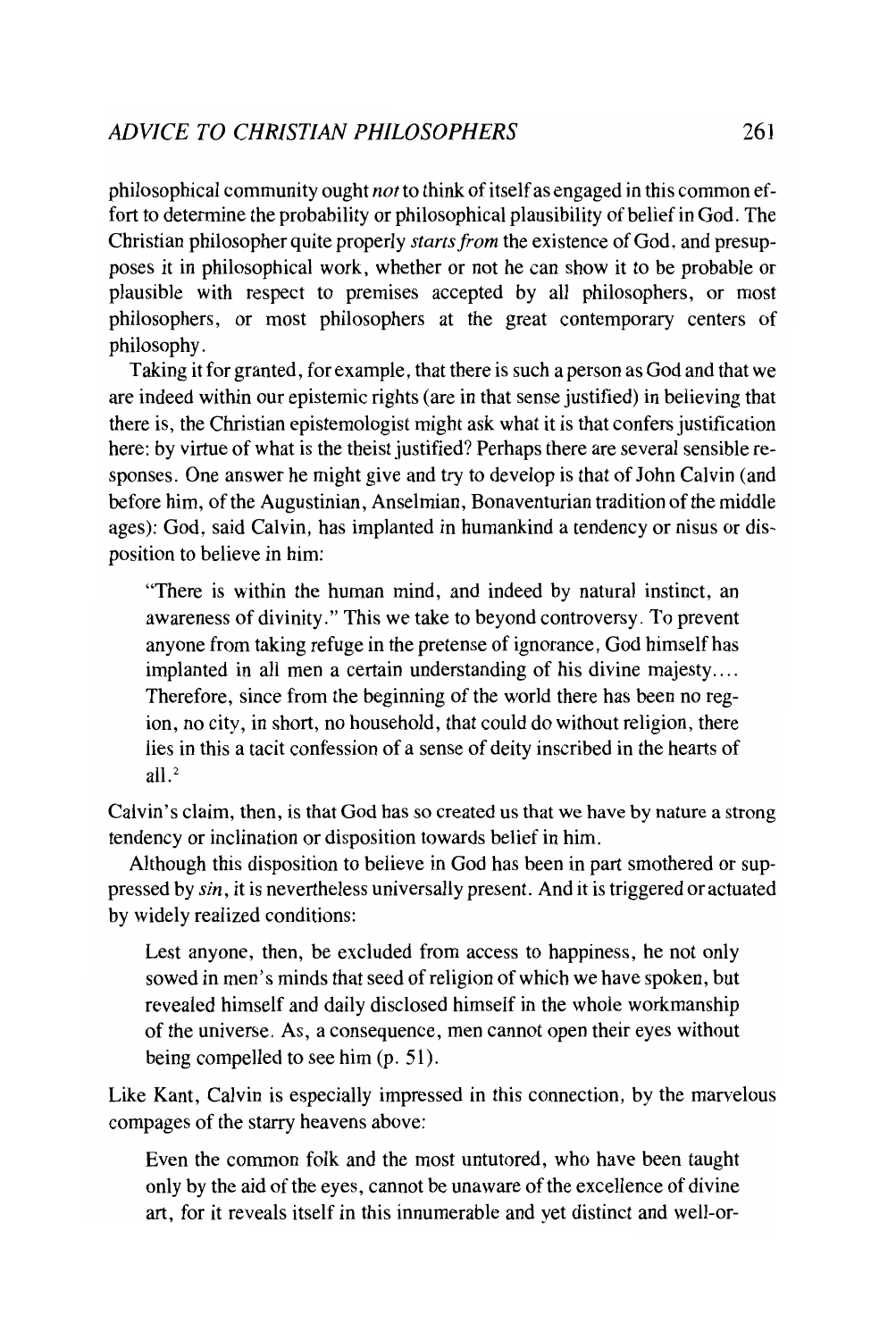dered variety of the heavenly host (p. 52).

And now what Calvin says suggests that one who accedes to this tendency and in these circumstances accepts the belief that God has created the world-perhaps upon beholding the starry heavens, or the splendid majesty of the mountains, or the intricate, articulate beauty of a tiny flower-is quite as rational and quite as justified as one who believes that he sees a tree upon having that characteristic beingappeared-to-treely kind of experience.

No doubt this suggestion won't convince the skeptic; taken as an attempt to convince the skeptic it is circular. My point is just this: the Christian has his own questions to answer, and his own projects; these projects may not mesh with those of the skeptical or unbelieving philosopher. He has his own questions and his own starting point in investigating these questions. Of course, I don't mean to suggest that the Christian philosopher must accept Calvin's answer to the question I mentioned above; but I do say it is entirely fitting for him to give to this question an answer that presupposes precisely that of which the skeptic is skeptical—even if this skepticism is nearly unanimous in most of the prestigious philosophy departments of our day. The Christian philosopher does indeed have a responsibility to the philosophical world at large; but his fundamental responsibility is to the Christian community, and finally to God.

Again, a Christian philosopher may be interested in the relation between faith and reason, and faith and knowledge: granted that we hold some things by faith and know other things; granted that we believe that there is such a person as God and that this belief is true; do we also *know* that God exists? Do we accept this belief by faith or by reason? A theist may be inclined towards a *reliabilist* theory of knowledge; he may be inclined to think that a true belief constitutes knowledge if it is produced by a reliable belief producing mechanism. (There are hard problems here, but suppose for now we ignore them.) If the theist thinks God has created us with the *sensus divinitatis* Calvin speaks of, he will hold that indeed there is a reliable belief producing mechanism that produces theistic belief; he will thus hold that we *know* that God exists. One who follows Calvin here will also hold that a capacity to apprehend God's existence is as much part of our natural noetic or intellectual equipment as is the capacity to apprehend truths of logic, perceptual truths, truths about the past, and truths about other minds. Belief in the existence of God is then in the same boat as belief in truths of logic, other minds, the past, and perceptual objects; in each case God has so constructed us that in the right circumstances we acquire the belief in question. But then the belief that there is such a person as God is as much among the deliverances of our natural noetic faculties as are those other beliefs. Hence we *know* that there is such a person as God, and don't merely believe it; and it isn't by *faith* that we apprehend the existence of God, but by reason; and this whether or not any of the classical theistic arguments is successful.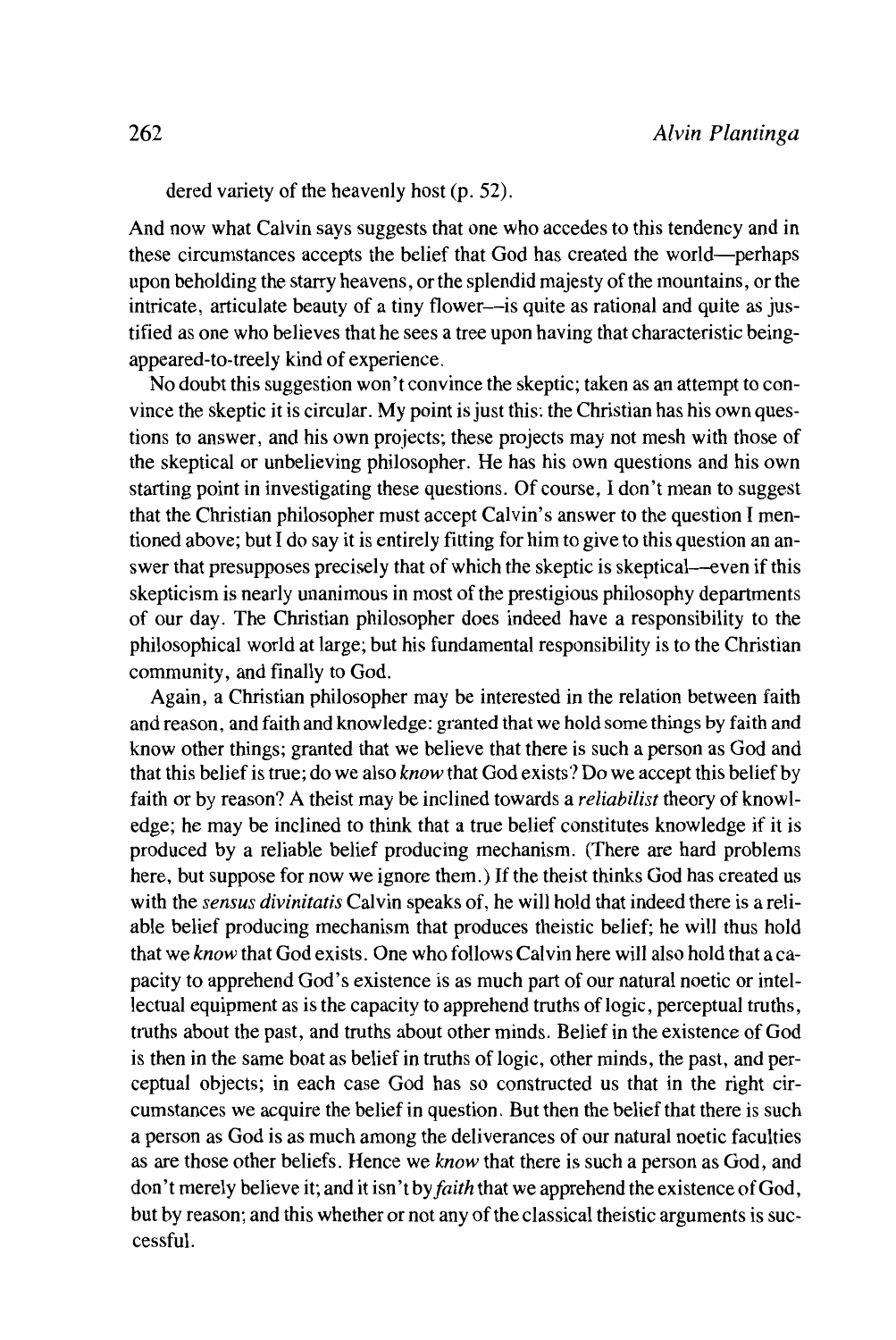Now my point is not that Christian philosophers must follow Calvin here. My point is that the Christian philosoher has a right (I should say a duty) to work at his own projects-projects set by the beliefs of the Christian community of which he is a part. The Christian philosophical community must work out the answers to *its*  questions; and both the questions and the appropriate ways of working out their answers may presuppose beliefs rejected at most of the leading centers of philosophy. But the Christian is proceeding quite properly in starting from these beliefs, even if they are so rejected. He is under no obligation to confine his reasearch projects to those pursued at those centers, or to pursue his own projects on the basis of the assumptions that prevail there.

Perhaps I can clarify what I want to say by contrasting it with a wholly different view. According to the theologian David Tracy,

In fact the modem Christian theologian cannot ethically do other than challenge the traditional self-understanding of the theologian. He no longer sees his task as a simple defense of or even as an orthodox reinterpretation of traditional belief. Rather, he finds that his ethical commitment to the morality of scientific knowledge forces him to assume a critical posture towards his own and his tradition's beliefs .... In principle, the fundamental loyalty of the theologian *qua* theologian is to that morality of scientific knowledge which he shares with his colleagues, the philosophers, historians and social sciences. No more than they can he allow his own-or his tradition's-beliefs to serve as warrants for his arguments. In fact, in all properly theological inquiry, the analysis should be characterized by those same ethical stances of autonomous judgment, critical judgment and properly skeptical hard-mindedness that characterizes analysis in other fields. 3

Furthermore, this "morality of scientific knowledge insists that each inquirer start with the present methods and knowledge of the field in question, unless one has evidence of the same logical type for rejecting those methods and that knowledge," Still further, "for the new scientific morality, one's fundamental loyalty as an analyst of any and all cognitive claims is solely to those methodological procedures which the particular scientific community in question has developed" (6).

I say *caveat lector.* I'm prepared to bet that this "new scientific morality" is like the Holy Roman Empire: it is neither new nor scientific nor morally obligatory. Furthermore the "new scientific morality" looks to me to be monumentally inauspicious as a stance for a Christian theologian, modem or otherwise. Even if there were a set of methodological procedures held in common by most philosophers, historians and social scientists, or most secular philosophers, historians, and social scientists, why should a Christian theologian give ultimate allegiance to them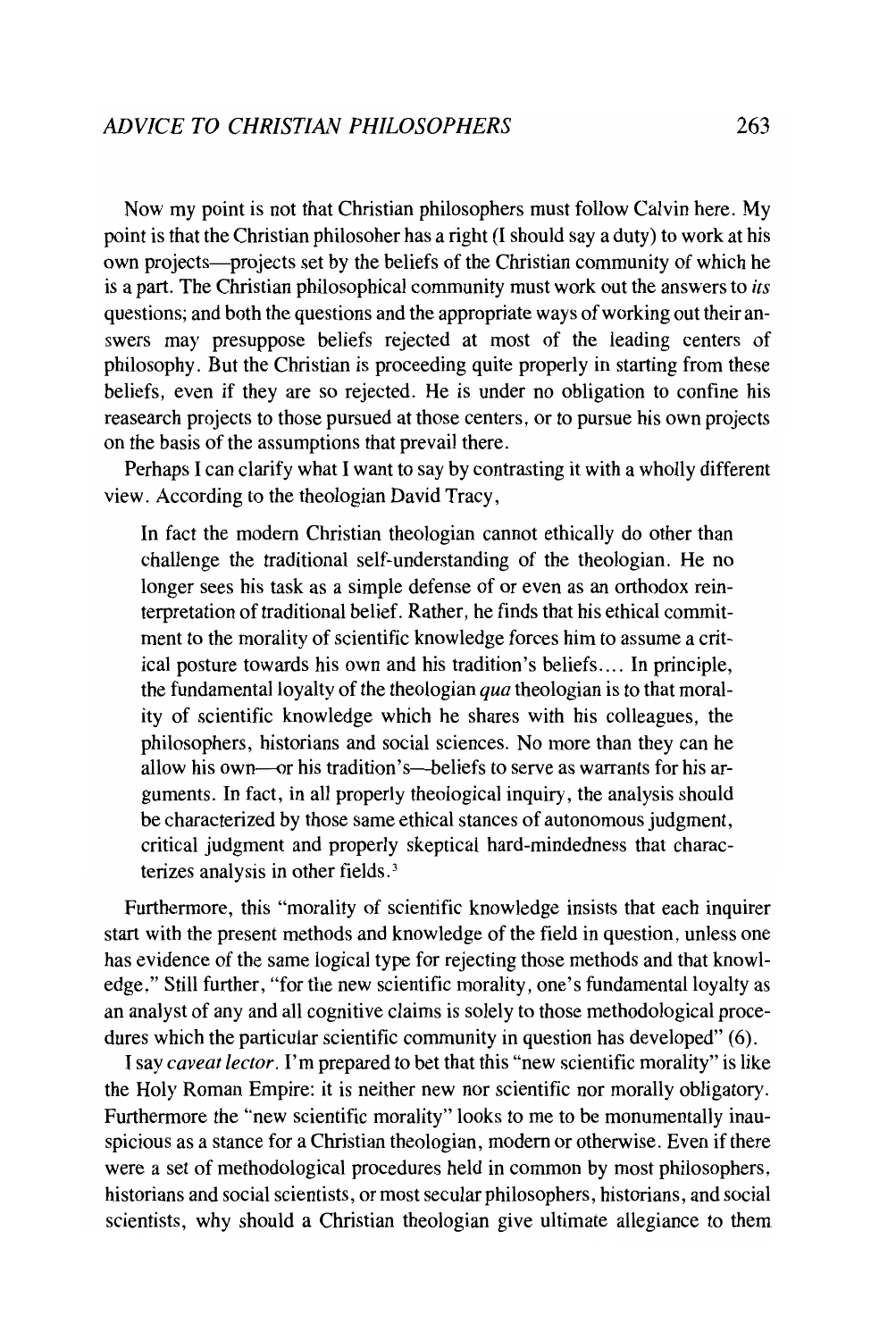rather than, say, to God, or to the fundamental truths of Christianity? Tracy's suggestion as to how Christian theologians should proceed seems at best wholly unpromising. Of course I am only a philosopher, not a modem theologian; no doubt I am venturing beyond my depths. So I don't presume to speak for modem theologians; but however things stand for them, the modem Christian *philosopher* has a perfect right, as a philosopher, to start from his belief in God. He has a right to assume it, take it for granted, in his philosophical work-whether or not he can convince his unbelieving colleagues either that this belief is true or that it is sanctioned by those "methodological procedures" Tracy mentions.

And the Christian philosophical community ought to get on with the philosophical questions of importance to the Christian community. It ought to get on with the project of exploring and developing the implications of Christian theism for the whole range of questions philosophers ask and answer. It ought to do this whether or not it can convince the philosophical community at large either that there really is such a person as God, or that it is rational or reasonable to believe that there is. Perhaps the Christian philosopher *can* convince the skeptic or the unbelieving philosopher that indeed there is such a person as God. Perhaps this is possible in at least some instances. In other instances, of course, it may be impossible; even if the skeptic in fact accepts premises from which theistic belief follows by argument forms he also accepts, he may, when apprised of this situation, give up those premises rather than his unbelief. (In this way it is possible to reduce someone from knowledge to ignorance by giving him an argument he sees to be valid from premises he knows to be true.)

But whether or not this is possible, the Christian philosopher has other fish to fry and other questions to think about. Of course he must listen to, understand, and learn from the broader philosophical community and he must take his place in it; but his work as a philosopher is not circumscribed by what either the skeptic or the rest of the philosophical world thinks of theism. Justifying or trying to justify theistic belief in the eyes of the broader philosophical community is not the only task of the Christian philosophical community; perhaps it isn't even among its most important tasks. Philosophy is a communal enterprise. The Christian philosopher who looks exclusively to the philosophical world at large, who thinks of himself as belonging primarily to *that* world, runs a two-fold risk. He may neglect an essential part of his task as a Christian philosopher; and he may find himself adopting principles and procedures that don't comport well with his beliefs as a Christian. What is needed, once more, is autonomy and integrality.

### IV. *Theism and Persons*

My third example has to do with philosophical anthropology: how should we think about human persons? What sorts of things, fundamentally, *are* they? What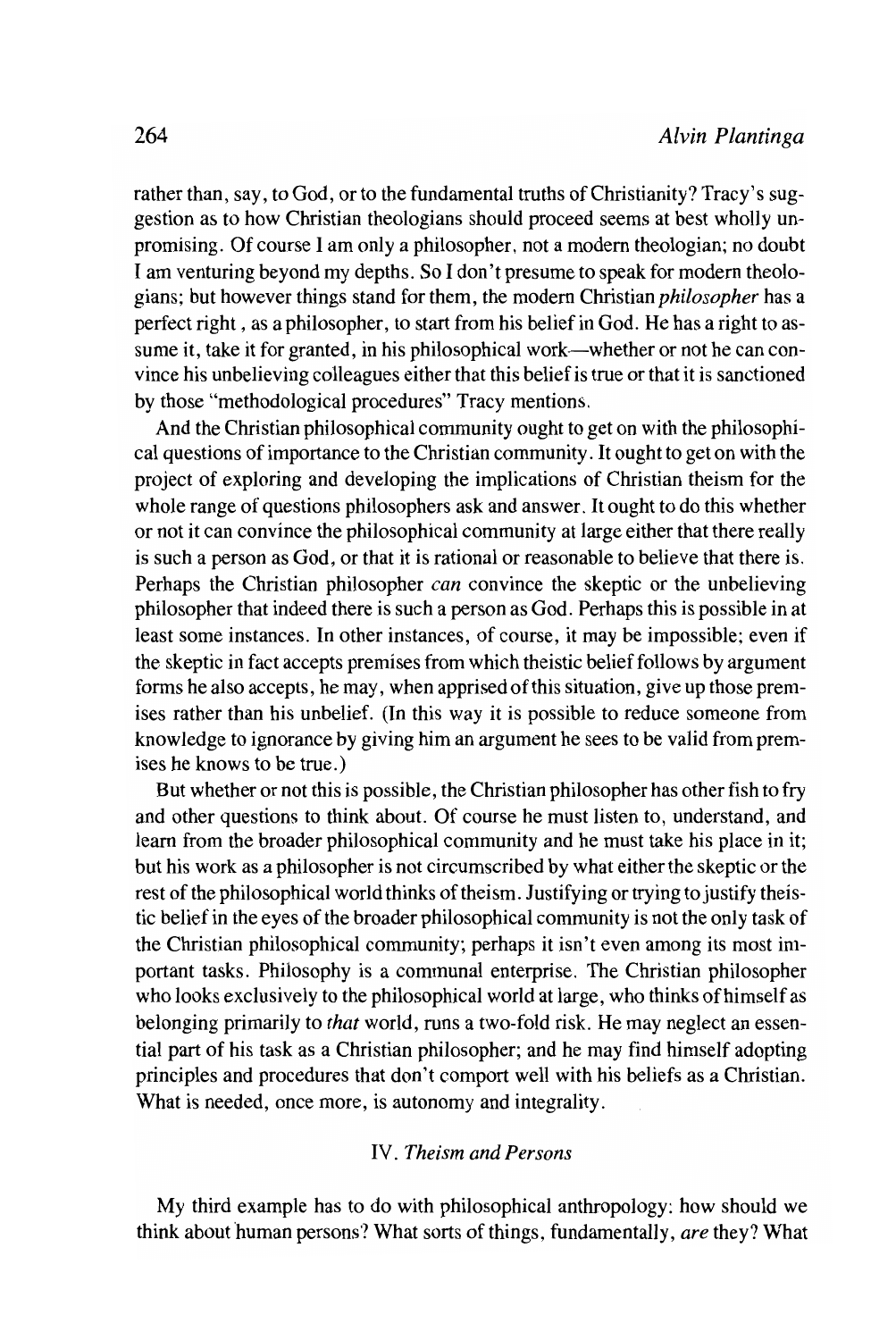is it to be a person, what is it to be a *human* person, and how shall we think about personhood? How, in particular, should Christians, Christian philosophers, think about these things? The first point to note is that on the Christian scheme of things , God is the premier person, the first and chief exemplar of personhood. God, furthermore, has created man in his own image; we men and women are image bearers of God, and the properties most important for an understanding of our personhood are properties we share with him. How we think about God, then, will have an immediate and direct bearing on how we think about humankind. Of course we learn much about ourselves from other sources-from everyday observation, from introspection and self-observation, from scientific investigation and the like. But it is also perfectly proper to start from what we know as Christians. It is not the case that rationality, or proper philosophical method, or intellectual responsibility, or the new scientific morality, or whatever, require that we start from beliefs we share with everyone else—what common sense and current science teach, e.g.—and attempt to reason to or justify those beliefs we hold as Christians. In trying to give a satisfying philosophical account of some area or phenomenon, we may properly appeal, in our account or explanation, to anything else we already rationally believe—whether it be current science or Christian doctrine.

Let me proceed again to specific examples. There is a fundamental watershed, in philosophical anthropology, between those who think of human beings as *free*—free in the libertarian sense—and those who espouse determinism. According to determinists, every human action is a consequence of initial conditions outside our control by way of causal laws that are also outside our control. Sometimes underlying this claim is a picture of the universe as a vast machine where, at any rate at the macroscopic level, all events, including human actions, are determined by previous events and causal laws. On this view every action I have in fact performed was such that it wasn't within my power to refrain from performing it; and if, on a given occasion I did *not* perform a given action, then it wasn't then within my power to perform it. If I now raise my arm, then, on the view in question, it wasn't within my power just then not to raise it. Now the Christian thinker has a stake in this controversy just by virtue of being a Christian. For she will no doubt believe that God holds us human beings responsible for much of what we do-responsible, and thus properly subject to praise or blame, approval or disapproval. But how can I be responsible for my actions, if it was never within my power to perform any action I didn't in fact perform, and never within my power to refrain from performing any I did perform? If my actions are thus determined, then I am not rightly or justly held accountable for them; but God does nothing improper or unjust, and he holds me accountable for some of my actions; hence it is not the case that all of my actions are thus determined. The Christian has an initially strong reason to reject the claim that all of our actions are causally determined—a reason much stronger than the meager and anemic arguments the determinist can muster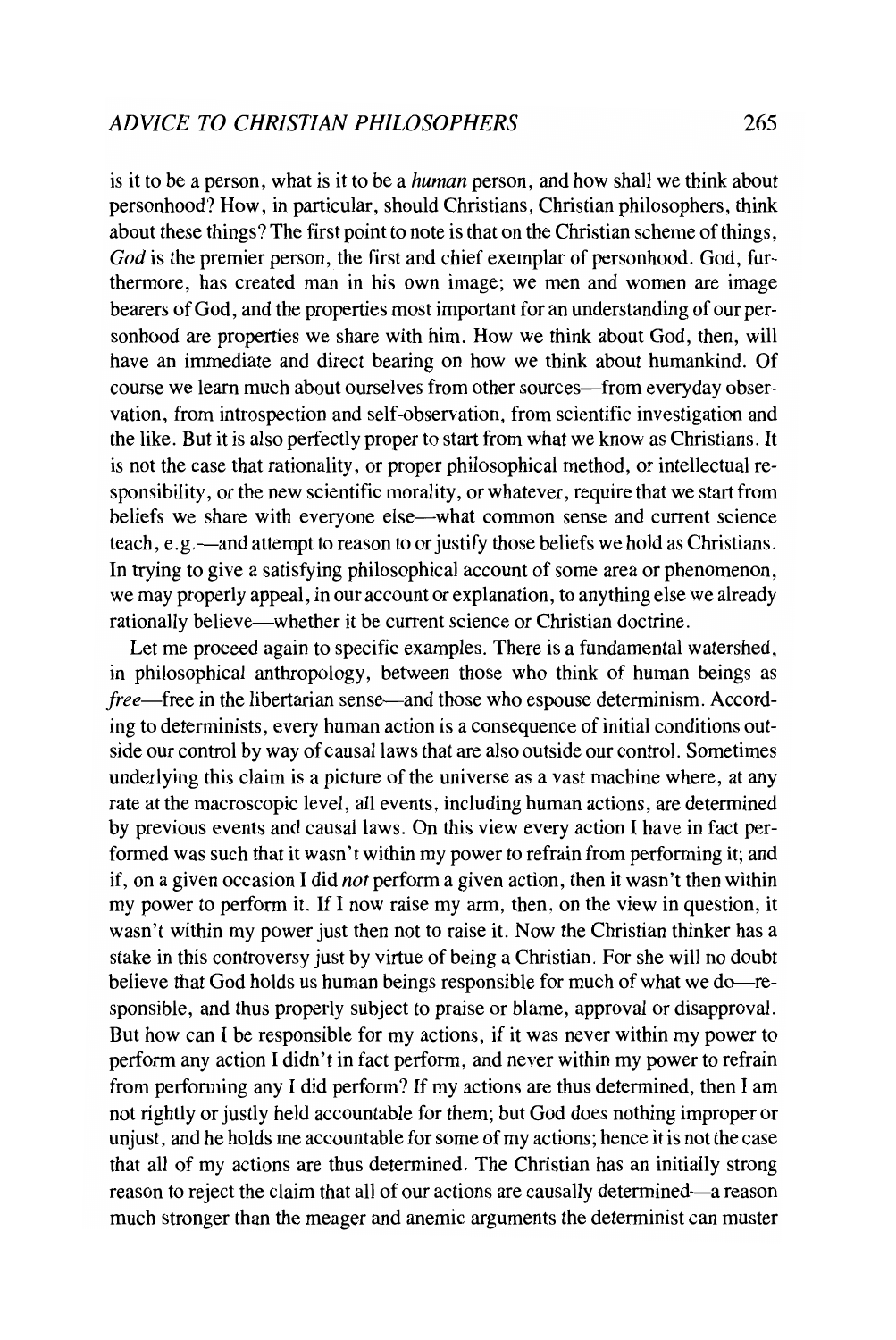on the other side. Of course if there *were* powerful arguments on the other side, then there might be a problem here. But there aren't; so there isn't.

Now the determinist may reply that freedom and causal determinism are, contrary to initial appearances, in fact compatible. He may argue that my being free with respect to an action I performed at a time *t,* for example, doesn't entail that it was then within my power to refrain from performing it, but only something weaker-perhaps something like *if I had chosen not to perform it, I would not have performed it.* Indeed, the clearheaded compatibilist will go further. He will maintain, not merely that freedom is *compatible* with determinism, but that freedom *requires* determinism. He will hold with Hume that the proposition *Sis free with respect to action A* or S *does Afreely* entails thatS is causally determined with respect to A-that there are causal laws and antecedent conditions that together entail either that S performs *A* or that S does not perform *A.* And he will back up this claim by insisting that if S is not thus determined with respect to A, then it's merely a matter of *chance-due,* perhaps, to quantum effects in S's brain-that S *doesA.* But if it is just a matter of chance that S does A, then either S doesn't really do A at all, or at any rate S is not responsible for doing *A.* If S's doing *A* is just a matter of chance, then S's doing *A* is something that just *happens* to him; but then it is not really the case that he *performs A-at* any rate it is not the case that he is *responsible* for performing *A.* And hence freedom, in the sense that is required for responsibility, itself requires determinism.

But the Christian thinker will find this claim monumentally implausible. Presumably the determinist means to hold that what he says characterizes actions generally, not just those of human beings. He will hold that it is a *necessary* truth that if an agent isn't caused to perform an action then it is a mere matter of chance that the agent in question performs the action in question. From a Christian perspective, however, this is wholly incredible. For God performs actions, and performs free actions; and surely it is not the case that there are causal laws and antecedent conditions outside his control that determine what he does. On the contrary: God is the author of the causal laws that do in fact obtain; indeed, perhaps the best way to think of these causal laws is as records of the ways in which God ordinarily treats the beings he has created. But of course it is not simply a matter of *chance* that God does what he does—creates and upholds the world, let's say, and offers redemption and renewal to his children. So a Christian philosopher has an extremely good reason for rejected this premise, along with the determinism and compatibilism it supports.

What is really at stake in this discussion is the notion of agent causation: the notion of a person as an ultimate source of action. According to the friends of agent causation, some events are caused, not by other events, but by substances, objects-typically personal agents. And at least since the time of David Hume, the idea of agent causation has been languishing. It is fair to say, I think, that most con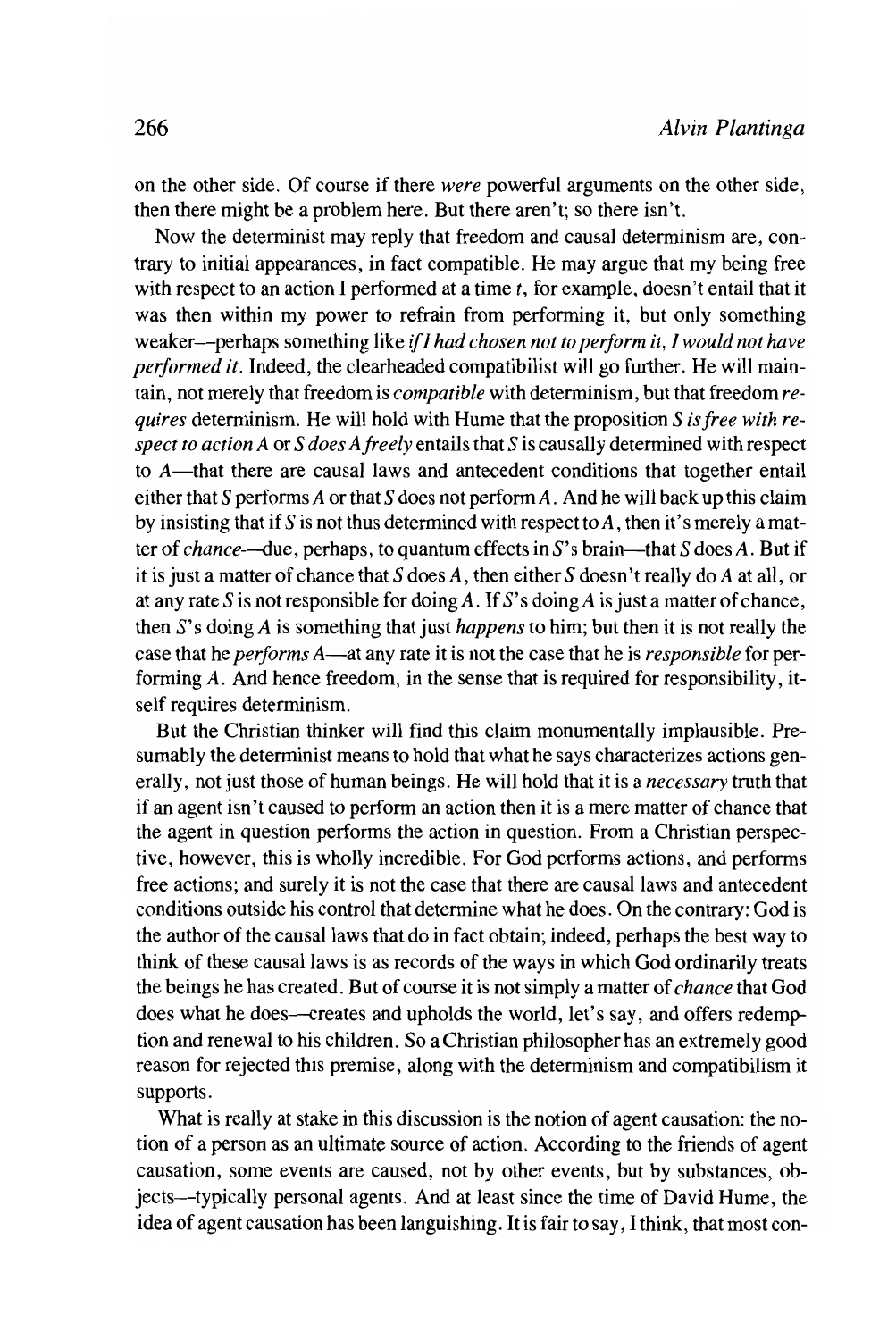temporary philosophers who work in this area either reject agent causation outright or are at the least extremely suspicious of it. They see causation as a relation among *events;* they can understand how one event can cause another event, or how events of one kind can cause events of another kind. But the idea of *aperson,* say, causing an event, seems to them unintelligible, unless it can be analyzed, somehow, in terms of event causation. It is this devotion to event causation, of course, that explains the claim that if you perform an action but are not caused to do so, then your performing that action is a matter of chance. For if I hold that all causation in ultimately event causation, then I will suppose that if you perform an action but are not caused to do so by previous events, then your performing that action isn't caused at all and is therefore a mere matter of chance. The devotee of event causation, furthermore, will perhaps argue for his position as follows. If such agents as persons cause effects that take place in the physical world-my body's moving in a certain way, for example—then these effects must ultimately be caused by volitions or *undertakings-which,* apparently, are immaterial, unphysical events. He will then claim that the idea of an immaterial event's having causal efficacy in the physical world is puzzling or dubious or worse.

But a Christian philosopher will find this argument unimpressive and this devotion to event causation uncongenial. As for the argument, the Christian already and independently believes that acts of volition have causal efficacy; he believes indeed, that the physical universe owes its very existence to just such volitional acts-God's undertaking to create it. And as for the devotion to event causation, the Christian will be, initially, at any rate, strongly inclined to reject the idea that event causation is primary and agent causation to be explained in terms of it. For he believes that God does and has done many things: he has created the world; he sustains it in being; he communicates with his children. But it is extraordinarily hard to see how these truths can be analyzed in terms of causal relations among events. What events could possibly cause God's creating the world or his undertaking to create the world? God himself institutes or establishes the causal laws that do in fact hold; how, then, can we see all the events constituted by his actions as related to causal laws to earlier events? How could it be that propositions ascribing actions to him are to be explained in terms of event causation?

Some theistic thinkers have noted this problem and reacted by soft pedalling God's causal activity, or by impetuously following Kant in declaring that it is of a wholly different order from that in which we engage, an order beyond our comprehension. I believe this is the wrong response. Why should a Christian philosopher join in the general obeisance to event causation? It is not as if there are cogent *arguments* here. The real force behind this claim is a certain philosophical way of looking at persons and the world; but this view has no initial plausibility from a Christian perspective and no compelling argument in its favor.

So on all these disputed points in philosophical anthropology the theist will have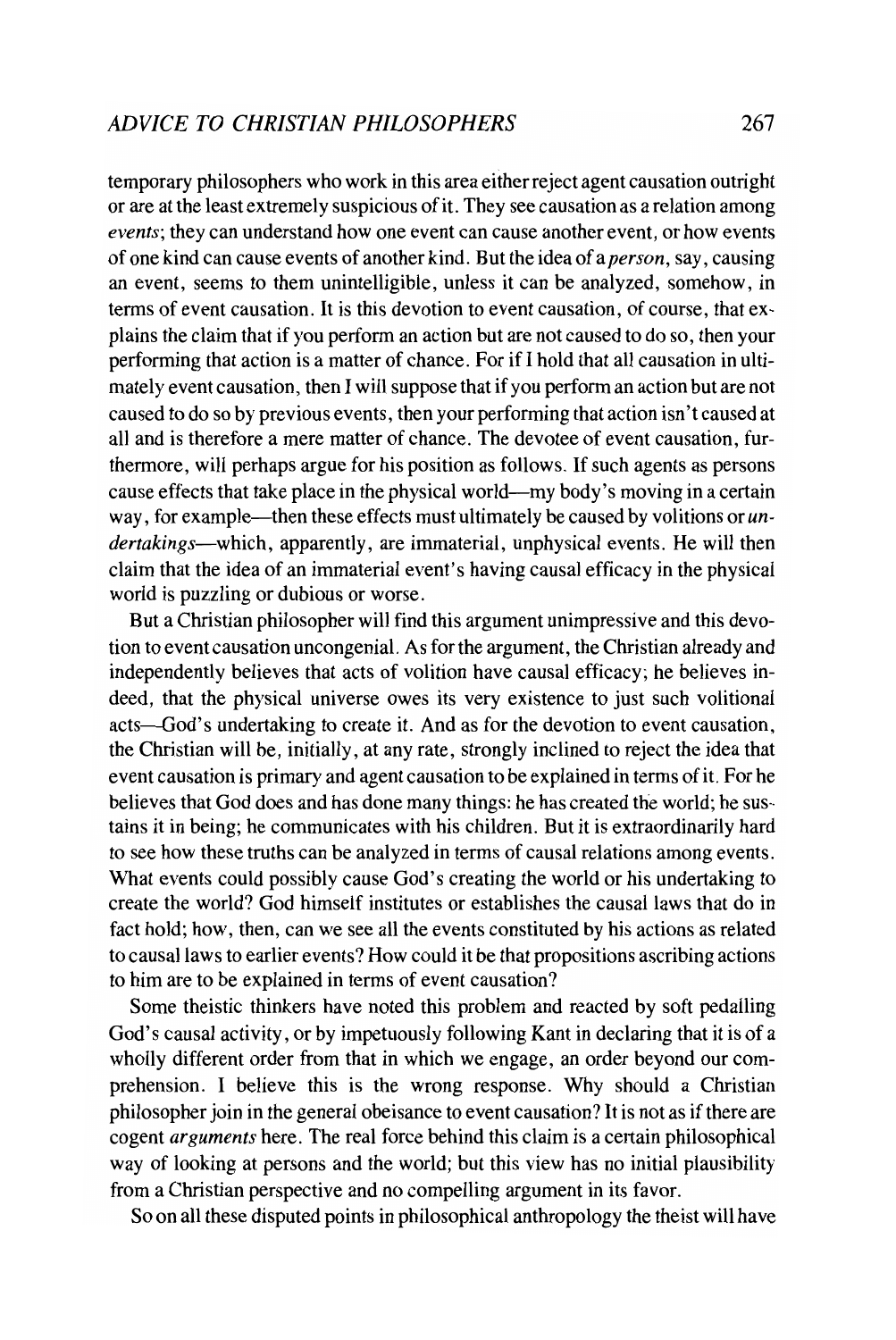a strong initial predilection for resolving the dispute in one way rather than another. He will be inclined to reject compatibilism, to hold that event causation (if indeed there is such a thing) is to be explained in terms of agent causation, to reject the idea that if an event isn't caused by other events then its occurrence is a matter of chance, and to reject the idea that events in the physical world can't be caused by an agent's undertaking to do something. And my point here is this. The Christian philosopher is within his right in holding these positions, whether or not he can convince the rest of a philosophical world and whatever the current philosophical consensus is, if there is a consensus. But isn't such an appeal to God and his properties, in this philosophical context, a shameless appeal to a *deus ex machina?*  Surely not. "Philosophy," as Hegel once exclaimed in a rare fit of lucidity, "is thinking things over." Philosophy is in large part a clarification, systematization, articulation, relating and deepening of pre-philosophical opinion. We come to philosophy with a range of opinions about the world and humankind and the place of the latter in the former; and in philosophy we think about these matters, systematically articulate our views, put together and relate our views on diverse topics, and deepen our views by finding unexpected interconnections and by discovering and answering unanticipated questions. Of course we may come to change our minds by virtue of philosophical endeavor; we may discover incompatibilities or other infelicities. But we come to philosophy with pre-philosophical opinions; we can do no other. And the point is: the Christian has as much right to his prephilosophical opinions as others have to theirs. He needn't try first to 'prove' them from propositions accepted by, say, the bulk of the non-Christian philosophical community; and if they are widely rejected as naive, or pre-scientific, or primitive, or unworthy of "man come of age," that is nothing whatever against them. Of course if there were genuine and substantial arguments against them from premises that have some legitimate claim on the Christian philosopher, then he would have a problem; he would have to make some kind of change somewhere. But in the absence of such arguments—and the absence of such arguments is evident—the Christian philosophical community, quite properly starts, in philosophy, from what it believes.

But this means that the Christian philosophical community need not devote all of its efforts to attempting to refute opposing claims and or to arguing for its own claims, in each case from premises accepted by the bulk of the philosophical community at large. It ought to do this, indeed, but it ought to do more. For if it does only this, it will neglect a pressing philosophical task: systematizing, deepening, clarifying Christian thought on these topics. So here again: my plea is for the Christian philosopher, the Christian philosophical community, to display, first, more independence and autonomy: we needn't take as our research projects just those projects that currently enjoy widespread popularity; we have our own questions to think about. Secondly, we must display more integrity. We must not au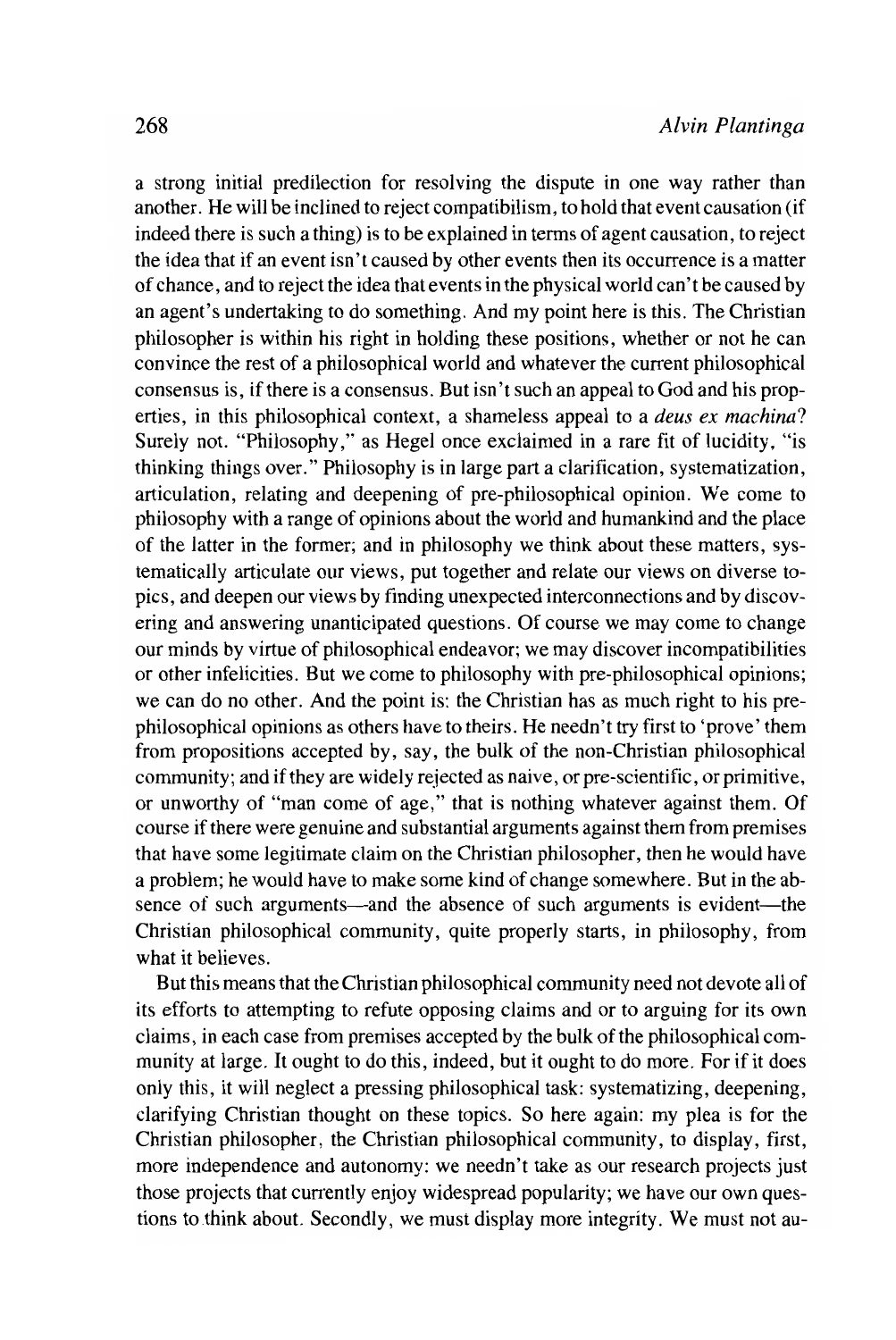tomatically assimilate what is current or fashionable or popular by way of philosophical opinion and procedures; for much of it comports ill with Christian ways of thinking. And finally, we must display more Christian self-confidence or courage or boldness. We have a perfect right to our pre-philosophical views: why, therefore, should we be intimidated by what the rest of the philosophical world thinks plausible or implausible?

These, then, are my examples; I could have chosen others. In ethics, for example: perhaps the chief theoretical concern, from the theistic perspective, is the question how are right and wrong, good and bad, duty, permission and obligation related to God and to his will and to his creative activity? This question doesn't arise, naturally enough, from a nontheistic perspective; and so, naturally enough, nontheist ethicists do not address it. But it is perhaps the most important question for a Christian ethicist to tackle. I have already spoken about epistemology; let me mention another example from this area. Epistemologists sometimes worry about the confluence or lack thereof of epistemic *justification,* on the one hand, and *truth,* or *reliability,* on the other. Suppose we do the best that can be expected of us, noetically speaking; suppose we do our intellectual duties and satisfy our intellectual obligations: what guarantee is there that in so doing we shall arrive at the truth? Is there even any reason for supposing that if we thus satisfy our obligations, we shall have a better chance of arriving at the truth than if we brazenly flout them? And where do these intellectual obligations come from? How does it happen that we have them? Here the theist has, if not a clear set of answers, at any rate clear suggestions towards a set of answers. Another example: creative antirealism is presently popular among philosophers; this is the view that it is human behaviorin particular, human thought and language—that is somehow responsible for the fundamental structure of the world and for the fundamental kinds of entities there are. From a theistic point of view, however, universal creative anti-realism is at best a mere impertinence, a piece of laughable bravado. For *God,* of course, owes neither his existence nor his properties to us and our ways of thinking; the truth is just the reverse. And so far as the created universe is concerned, while it indeed owes its existence and character to activity on the part of a person, that person is certainly not a *human* person.

One final example, this time from philosophy of mathematics. Many who think about *sets* and their nature are inclined to accept the following ideas. First, no set is a member of itself. Second, whereas a property has its extension contingently, a set has *its* membership essentially. This means that no set could have existed if one of its members had not, and that no set could have had fewer or different members from the ones it in fact has. It means, furthermore, that sets are contingent beings; if Ronald Reagan had not existed, then his unit set would not have existed. And thirdly, sets form a sort of iterated structure: at the first level there are sets whose members are non-sets, at the second level sets whose members are non-sets or first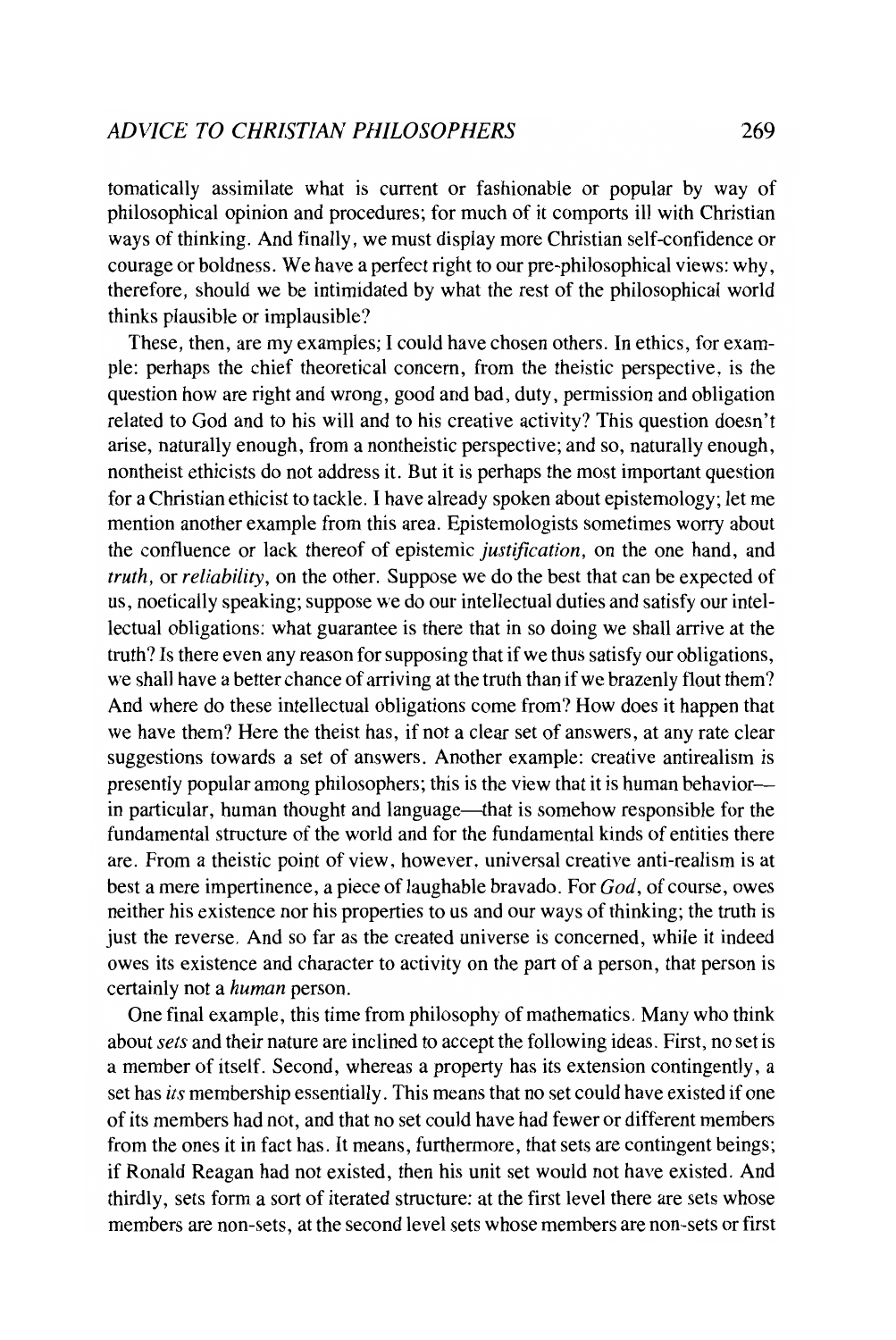level sets; at the third level, sets whose members are non-sets or sets of the first two levels, and so on. Many are also inclined, with Georg Cantor, to regard sets as *collections-as* objects whose existence is dependent upon a certain sort of intellectual activity-a collecting or "thinking together" as Cantor put it. If sets were collections of this sort, that would explain their displaying the first three features I mentioned. But if the collecting or thinking together had to be done by *human* thinkers, or any finite thinkers, there wouldn't be nearly enough sets—not nearly as many as we think in fact there are. From a theistic point of view, the natural conclusion is that sets owe their existence to *God's* thinking things together. The natural explanation of those three features is just that sets are indeed collections—collections collected by God; they are or result from God's thinking things together. This idea may not be popular at contemporary centers of set theoretical activity; but that is neither here nor there. Christians, theists, ought to understand sets from a *Christian* and *theistic* point of view. What they believe as theists affords a resource for understanding sets not available to the non-theist; and why shouldn't they employ it? Perhaps here we *could* proceed without appealing to what we believe as theists; but why *should* we, if these beliefs are useful and explanatory? I could probably get home this evening by hopping on one leg; and conceivably I could climb Devil's Tower with my feet tied together. But why should I want to?

The Christian or theistic philosopher, therefore, has his own way of working at his craft. In some cases there are items on his agenda—pressing items—not to be found on the agenda of the non-theistic philosophical community. In others, items that are currently fashionable appear of relatively minor interest from a Christian perspective. In still others, the theist will reject common assumptions and views about how to start, how to proceed, and what constitutes a good or satisfying answer. In still others the Christian will take for granted and will start from assumptions and premises rejected by the philosophical community at large. Of course I don't mean for a moment to suggest that Christian philosophers have nothing to learn from their non-Christian and non-theist colleagues: that would be a piece of foolish arrogance, utterly belied by the facts of the matter. Nor do I mean to suggest that Christian philosophers should retreat into their own isolated enclave, having as little as possible to do with non-theistic philosophers. Of course not! Christians have much to learn and much of enormous importance to learn by way of dialogue and discussion with their non-theistic colleagues. Christian philosophers must be intimately involved in the professional life of the philosophical community at large, both because of what they can learn and because of what they can contribute. Furthermore, while Christian philosophers need not and ought not to see themselves as involved, for example, in a common effort to determine whether there is such a person as God, we are all, theist and non-theist alike, engaged in the common human project of understanding ourselves and the world in which we find ourselves. If the Christian philosophical community is doing its job